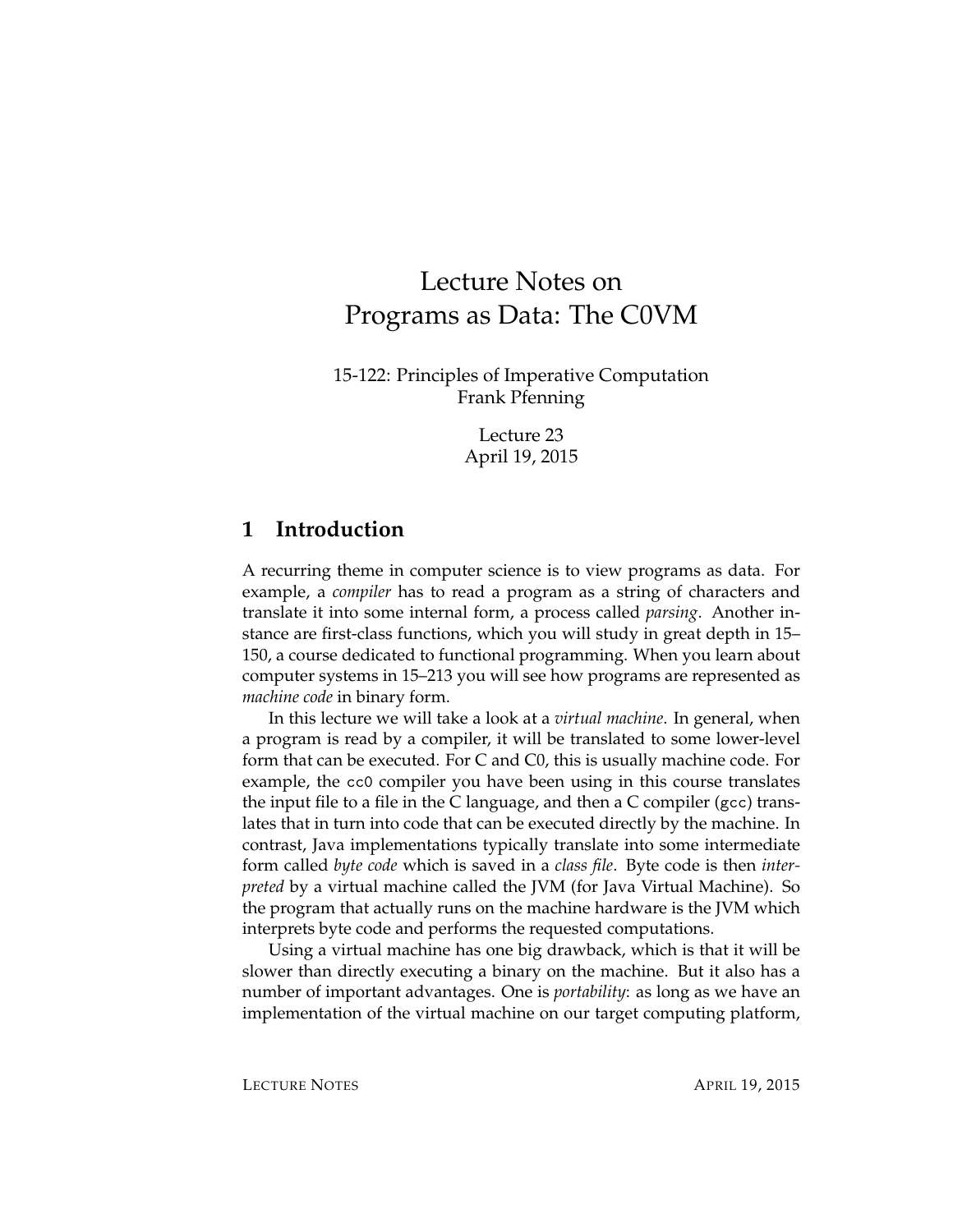we can run the byte code there. So we need a virtual machine implementation for each computing platform, but only one compiler. A second advantage is *safety*: when we execute binary code, we give away control over the actions of the machine. When we interpret byte code, we can decide at each step if we want to permit an action or not, possibly terminating execution if the byte code would do something undesirable like reformatting the hard disk or crashing the computer. The combination of these two advantages led the designers of Java to create an abstract machine. The intent was for Java to be used for mobile code, embedded in web pages or downloaded from the Internet, which may not be trusted or simply be faulty. Therefore safety was one of the overriding concerns in the design.

In this lecture we explore how to apply the same principles to develop a virtual machine to implement C0. We call this the C0VM and in [Assign](http://www.cs.cmu.edu/afs/cs.cmu.edu/academic/class/15122-s14/www/prog9.pdf)[ment 9](http://www.cs.cmu.edu/afs/cs.cmu.edu/academic/class/15122-s14/www/prog9.pdf) of this course you will have the opportunity to implement it. The cc0 compiler has an option (-b) to produce bytecode appropriate for the C0VM. This will give you insight not only into programs-as-data, but also into how C0 is executed, its *operational semantics*.

As a side remark, at the time the C language was designed, machines were slow and memory was scarce compared to today. Therefore, *efficiency* was a principal design concern. As a result, C sacrificed safety in a number of crucial places, a decision we still pay for today. Any time you download a security patch for some program, chances are a virus or worm or other malware was found that takes advantage of the lack of safety in C in order to attack your machine. The most gaping hole is that C does not check if array accesses are in bounds. So by assigning to  $A[k]$  where k is greater than the size of the array, you may be able to write to some arbitrary place in memory and, for example, install malicious code. In 15–213 *Computer Systems* you will learn precisely how these kind of attacks work, because you will carry out some of your own!

In C0, we spent considerable time and effort to trim down the C language so that it would permit a safe implementation. This makes it marginally slower than C on some programs, but it means you will not have to try to debug programs that crash unpredictably. You have been introduced to all the unsafe features of C, when the course switched to C, and we taught you programming practices that avoid these kinds of behavior. But it is very difficult, even for experienced teams of programmers, as the large number of security-relevant bugs in today's commercial software attests. One might ask why program in C at all? One reason is that many of you, as practicing programmers, will have to deal with large amounts of legacy code that is written in C or  $C_{++}$ . As such, you should be able to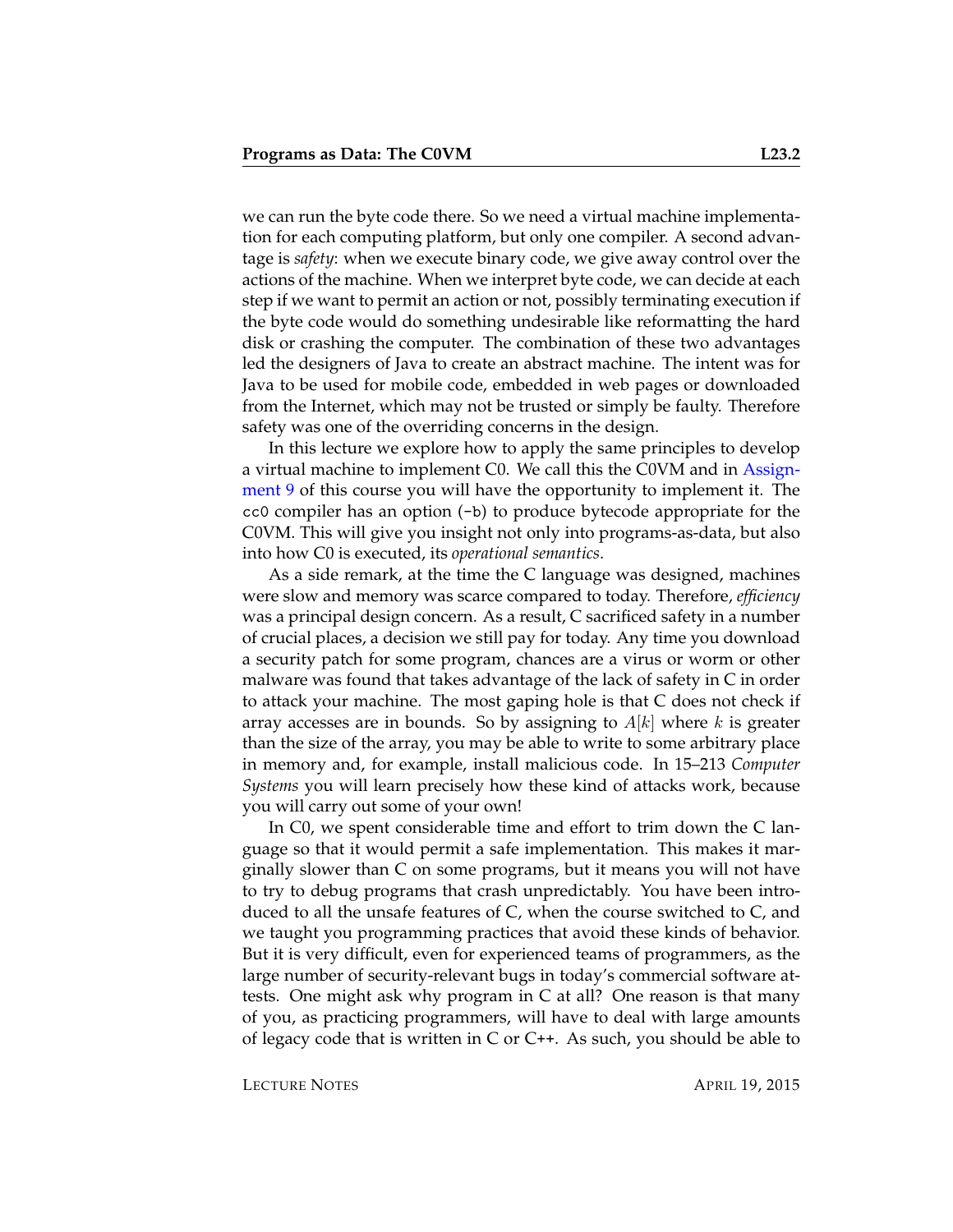understand, write, and work with these languages. The other reason is that there are low-level systems-oriented programs such as operating systems kernels, device drivers, garbage collectors, networking software, etc. that are difficult to write in safe languages and are usually written in a combination of C and machine code. But don't lose hope: research in programming language has made great strides of the last two decades, and there is an ongoing effort at Carnegie Mellon to build an operating system based on a safe language that is a cousin of C. So perhaps we won't be tied to an unsafe language and a flood of security patches forever.

Implementation of a virtual machine is actually one of the applications where even today C is usually the language of choice. That's because C gives you control over the memory layout of data, and also permits the kind of optimizations that are crucial to make a virtual machine efficient. Here, we don't care so much about efficiency, being mostly interested in correctness and clarity, but we still use C to implement the C0VM.

# **2 A Stack Machine**

The C0VM is a *stack machine*. This means that the evaluation of expressions uses a stack, called the *operand stack*. It is written from left to right, with the rightmost element denoting the *top* of the stack.

We begin with a simple example, evaluating an expression without variables:

$$
(3+4)*5/2
$$

In the table below we show the *virtual machine instruction* on left, in textual form, and the operand stack *after* the instruction on the right has been executed. We write " for the empty stack.

| Instruction | <b>Operand Stack</b> |  |  |
|-------------|----------------------|--|--|
|             |                      |  |  |
| bipush 3    | З                    |  |  |
| bipush 4    | 3, 4                 |  |  |
| iadd        |                      |  |  |
| bipush 5    | 7,5                  |  |  |
| imul        | 35                   |  |  |
| bipush 2    | 35, 2                |  |  |
| idiv        | 17                   |  |  |

The translation of expressions to instructions is what a compiler would normally do. Here we just write the instructions by hand, in effect simulat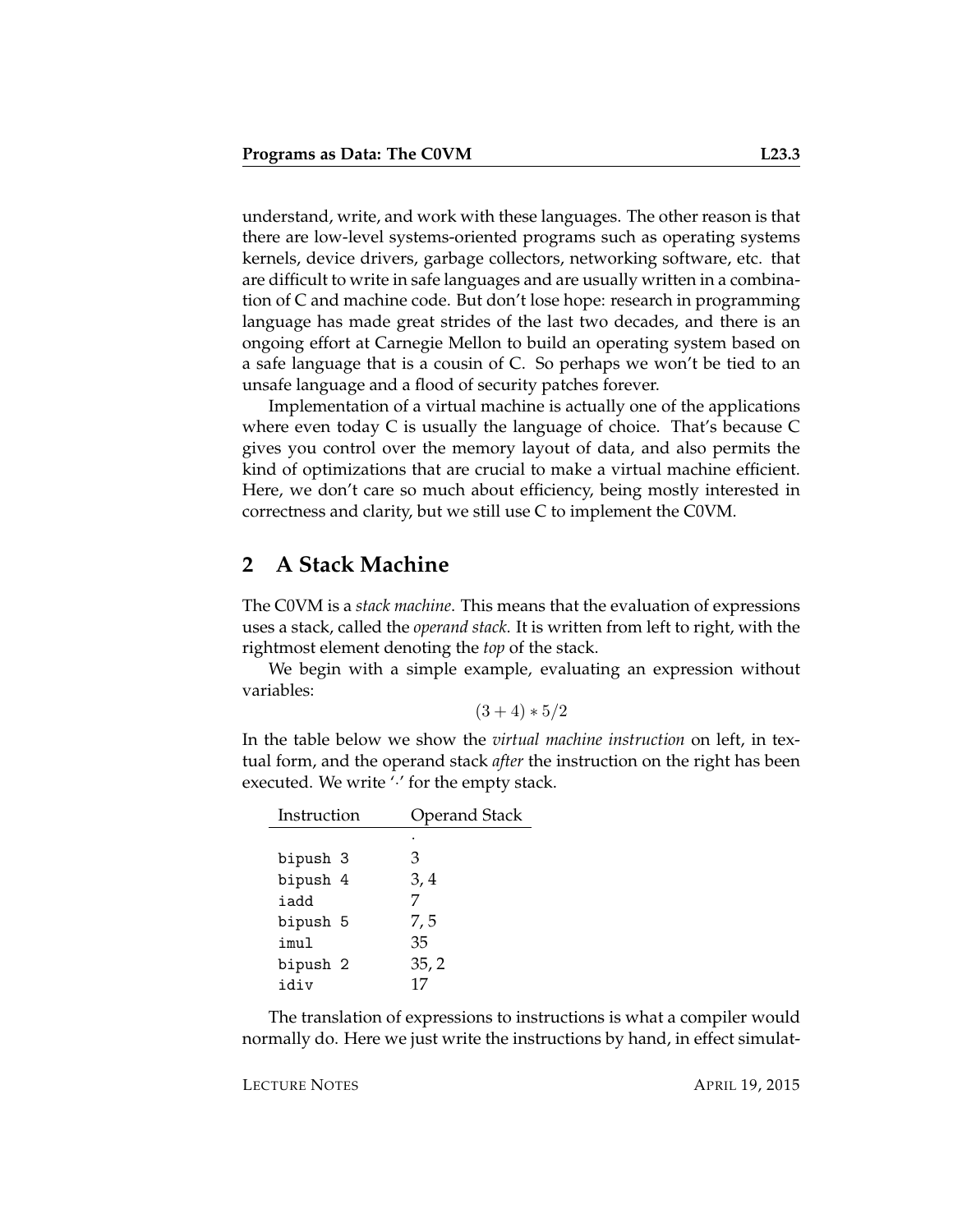ing the compiler. The important part is that executing the instructions will compute the correct answer for the expression. We always start with the empty stack and end up with the answer as the only item on the stack.

In the C0VM, instructions are represented as bytes. This means we only have at most 256 different instructions. Some of these instructions require more than one byte. For example, the bipush instruction requires a second byte for the number to push onto the stack. The following is an excerpt from the C0VM reference, listing only the instructions needed above.

|             | $0x10$ bipush $>$ | S                            | $\rightarrow$ S.b |
|-------------|-------------------|------------------------------|-------------------|
| $0x60$ iadd |                   | $S, x, y \rightarrow S, x+y$ |                   |
| $0x68$ imul |                   | $S, x, y \rightarrow S, x*y$ |                   |
| 0x6C idiv   |                   | $S, x, y \rightarrow S, x/y$ |                   |

On the right-hand side we see the effect of the operation on the stack S. Using these code we can translate the program into code.

|       | Code Instruction | <b>Operand Stack</b> |  |
|-------|------------------|----------------------|--|
|       |                  | ٠                    |  |
| 10 03 | bipush 3         | З                    |  |
|       | 10 04 bipush 4   | 3,4                  |  |
| 60    | iadd             |                      |  |
|       | 10 05 bipush 5   | 7,5                  |  |
| 68    | imul             | 35                   |  |
|       | 10 02 bipush 2   | 35, 2                |  |
| 6C    | idiv             | 17                   |  |

In the figure above, and in the rest of these notes, we always show bytecode in hexadecimal form, without the 0x prefix. In a binary file that contains this program we would just see the bytes

10 03 10 04 60 10 05 68 10 02 6C

and it would be up to the C0VM implementation to interpret them appropriately. The file format we use is essentially this, except we don't use binary but represent the hexadecimal numbers as strings separated by whitespace, literally as written in the display above.

### **3 Compiling to Bytecode**

The cc0 compiler provides an option -b to generate bytecode. You can use this to experiment with different programs to see what they translate to.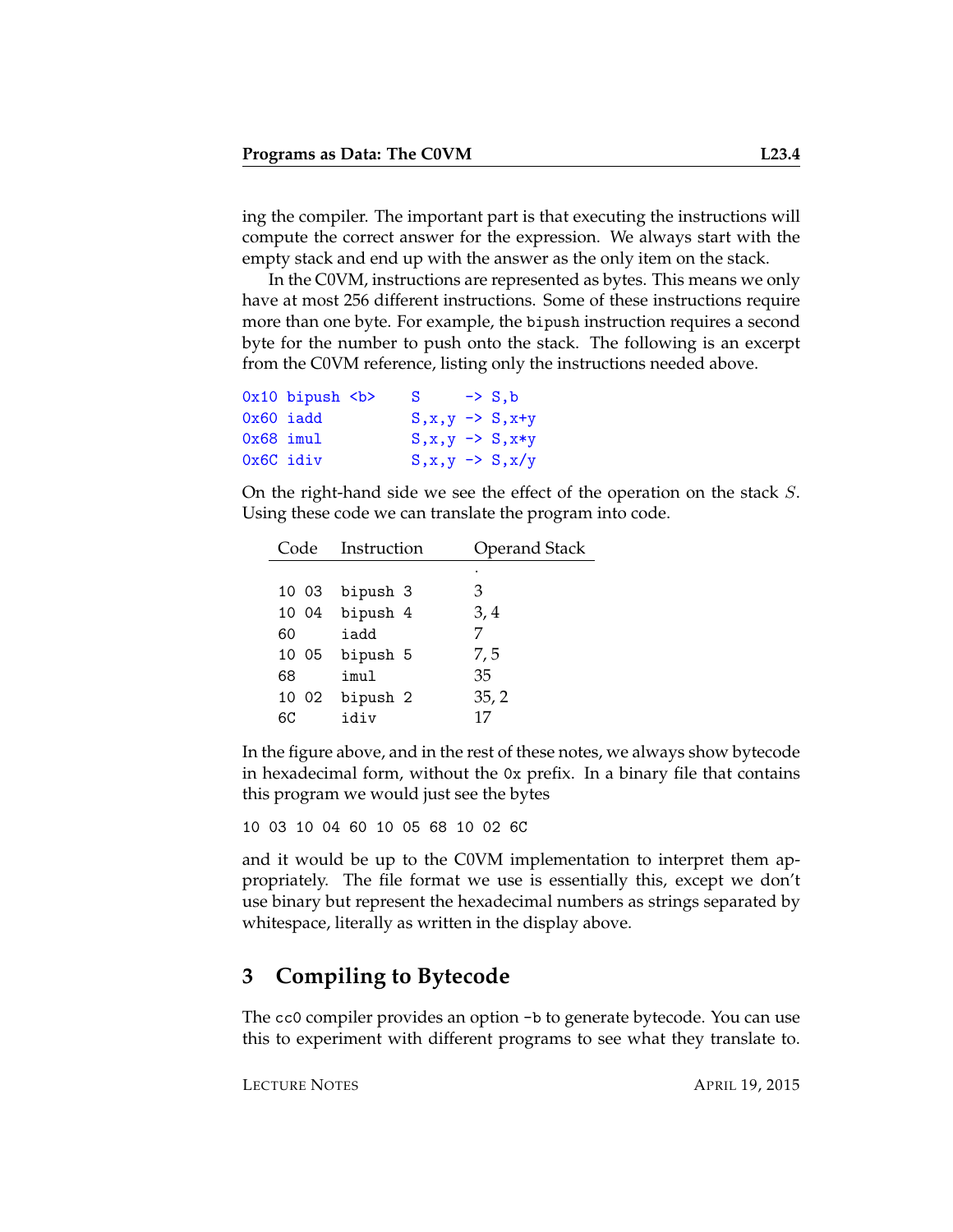For the simple arithmetic expression from the previous section we could create a file ex1.c0: We compile it with

 $%$  cc0  $-b$  ex1.c0

which will write a file ex1.bc0. In the current version of the compiler, this has the following content: We will explain various parts of this file later on.

It consists of a sequence of bytes, each represented by two hexadecimal digits. In order to make the bytecode readable, it also includes comments. Each comment starts with # and extends to the end of the line. Comments are completely ignored by the virtual machine and are there only for you to read.

We focus on the section starting with  $\#$ <main>. The first three lines

#<main>

| 00 00 | # number of arguments = $0$     |  |
|-------|---------------------------------|--|
| 00 00 | # number of local variables = 0 |  |
| 00 OC | # code length = 12 bytes        |  |

tell the virtual machine that the function main takes no arguments, uses no local variables, and its code has a total length of 12 bytes (0x0C in hex). The next few lines embody exactly the code we wrote by hand. The comments first show the virtual machine instruction and then the expression in the source code that was translated to the corresponding byte code.

| 10 03 |       | # bipush 3 | # 3 |                         |
|-------|-------|------------|-----|-------------------------|
| 10 04 |       | # bipush 4 | #4  |                         |
| 60    |       | # iadd     |     | # $(3 + 4)$             |
|       | 10 05 | # bipush 5 | #5  |                         |
| 68    |       | # imul     |     | # $((3 + 4) * 5)$       |
| 10 02 |       | # bipush 2 | #2  |                         |
| 6C    |       | # idiv     |     | # $(((3 + 4) * 5) / 2)$ |
| B0    |       | # return   | #   |                         |

The return instruction at the end means that the function returns the value that is currently the only one on the stack. When this function is executed, this will be the value of the expression shown on the previous line,  $(((3 + 4) * 5) / 2).$ 

As we proceed through increasingly complex language constructs, you should experiment yourself, writing C0 programs, compiling them to byte code, and testing your understanding by checking that it is as expected (or at least correct).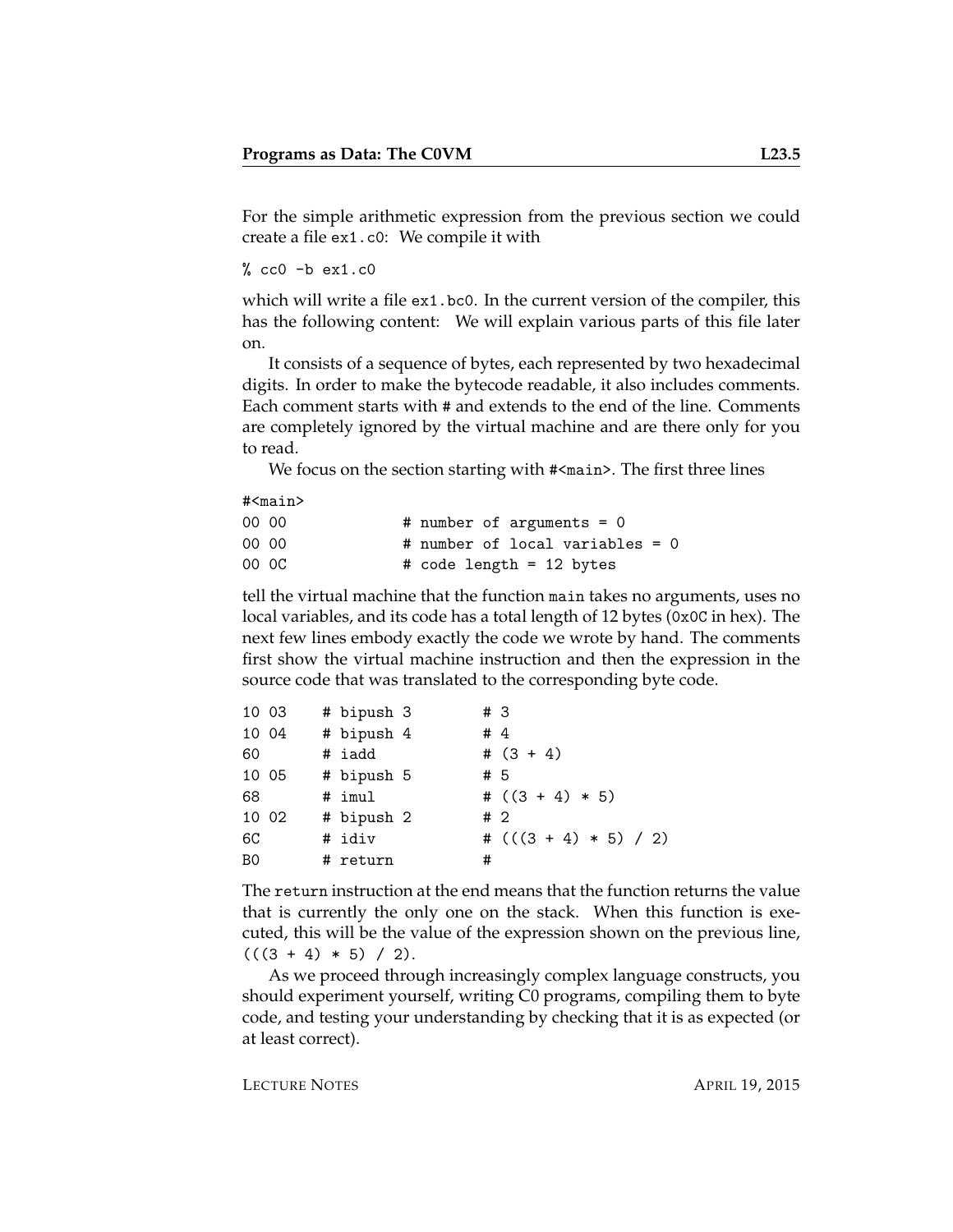# **4 Local Variables**

So far, the only part of the *runtime system* that we needed was the local operand stack. Next, we add the ability to handle function arguments and local variables to the machine. For that purpose, a function has an array V containing *local variables*. We can push the value of a local variable onto the operand stack with the vload instruction, and we can pop the value from the top of the stack and store it in a local variable with the vstore instruction. Initially, when a function is called, its arguments  $x_0, \ldots, x_{n-1}$ are stored as local variables  $V[0], \ldots, V[n-1].$ 

Assume we want to implement the function mid.

```
int mid(int lower, int upper) {
  int mid = lower + (upper - lower)/2;
  return mid;
}
```
Here is a summary of the instructions we need

| $0x15$ vload $\langle i \rangle$  | $S \rightarrow S.v$           | $(v = V[i])$ |
|-----------------------------------|-------------------------------|--------------|
| $0x36$ vstore $\langle i \rangle$ | $S_v \rightarrow S$           | $(V[i] = v)$ |
| 0x64 isub                         | $S, x, y \rightarrow S, x-y$  |              |
| 0xB0 return                       | $\cdot \cdot v \rightarrow$ . |              |

Notice that for return, there must be exactly one element on the stack. Using these instructions, we obtain the following code for our little function. We indicate the operand stack on the right, using symbolic expressions to denote the corresponding runtime values. The operand stack is not part of the code; we just write it out as an aid to reading the program.

```
#<mid>
00 02 # number of arguments = 2
00 03 # number of local variables = 3
00 10 # code length = 16 bytes
15 00 # vload 0 # lower
15 01 # vload 1 # lower, upper
15 00 # vload 0 # lower, uppper, lower
64 # isub # lower, (upper - lower)
10 02 # bipush 2 # lower, (upper - lower), 2
6C # idiv # lower, ((upper - lower) / 2)
60 # iadd # (lower + ((upper - lower) / 2))
36 02 # vstore 2 # mid = (lower + ((upper - lower) / 2));
```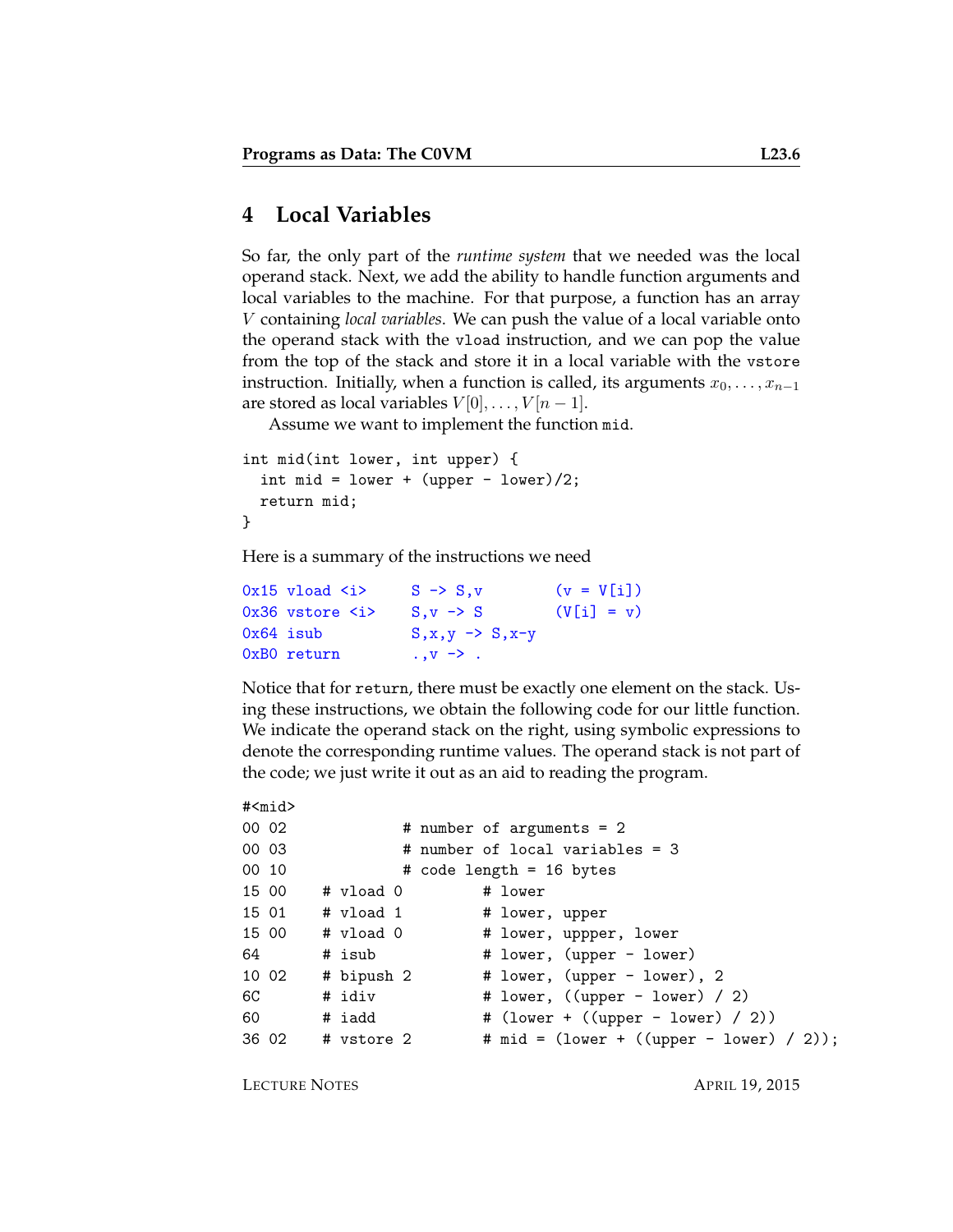|    | 15 02 | # vload 2 | # mid |
|----|-------|-----------|-------|
| B0 |       | # return  |       |

We can optimize this piece of code, simply removing the last vstore 2 and vload 2, but we translated the original literally to clarify the relationship between the function and its translation.

# **5 Constants**

So far, the bipush  $\langle b \rangle$  instruction is the only way to introduce a constant into the computation. Here, b is a *signed byte*, so that its possible values are  $-128 \le b < 128$ . What if the computation requires a larger constant?

The solution for the C0VM and similar machines is not to include the constant directly as arguments to instructions, but store them separately in the byte code file, giving each of them an index that can be referenced from instructions. Each segment of the byte code file is called a *pool*. For example, we have a pool of integer constants. The instruction to refer to an integer is ildc (integer load constant).

0x13 ildc <c1,c2> S -> S, x:w32 (x = int\_pool[(c1<<8)|c2])

The index into the constant pool is a 16-bit unsigned quantity, given in two bytes with the most significant byte first. This means we can have at most  $2^{16} - 1 = 65,535$  different constants in a byte code file.

As an example, consider a function that is part of a linear congruential pseudorandom number generator. It generates the next pseudorandom number in a sequence from the previous number. There are three constants in this file that require more than one byte to represent: 1664252, 1013904223, and 0xdeadbeef. Each of them is assigned an index in the integer pool. The constants are then pushed onto the stack with the ildc instruction. The comments denote the ith integer in the constant pool by  $c|i|.$ 

There are other pools in this file. The *string pool* contains string constants. The *function pool* contains the information on each of the functions, as explained in the next section. The *native pool* contains references to "native" functions, that is, library functions not defined in this file.

### **6 Function Calls**

As already explained, the function pool contains the information on each function which is the number of arguments, the number of local variables,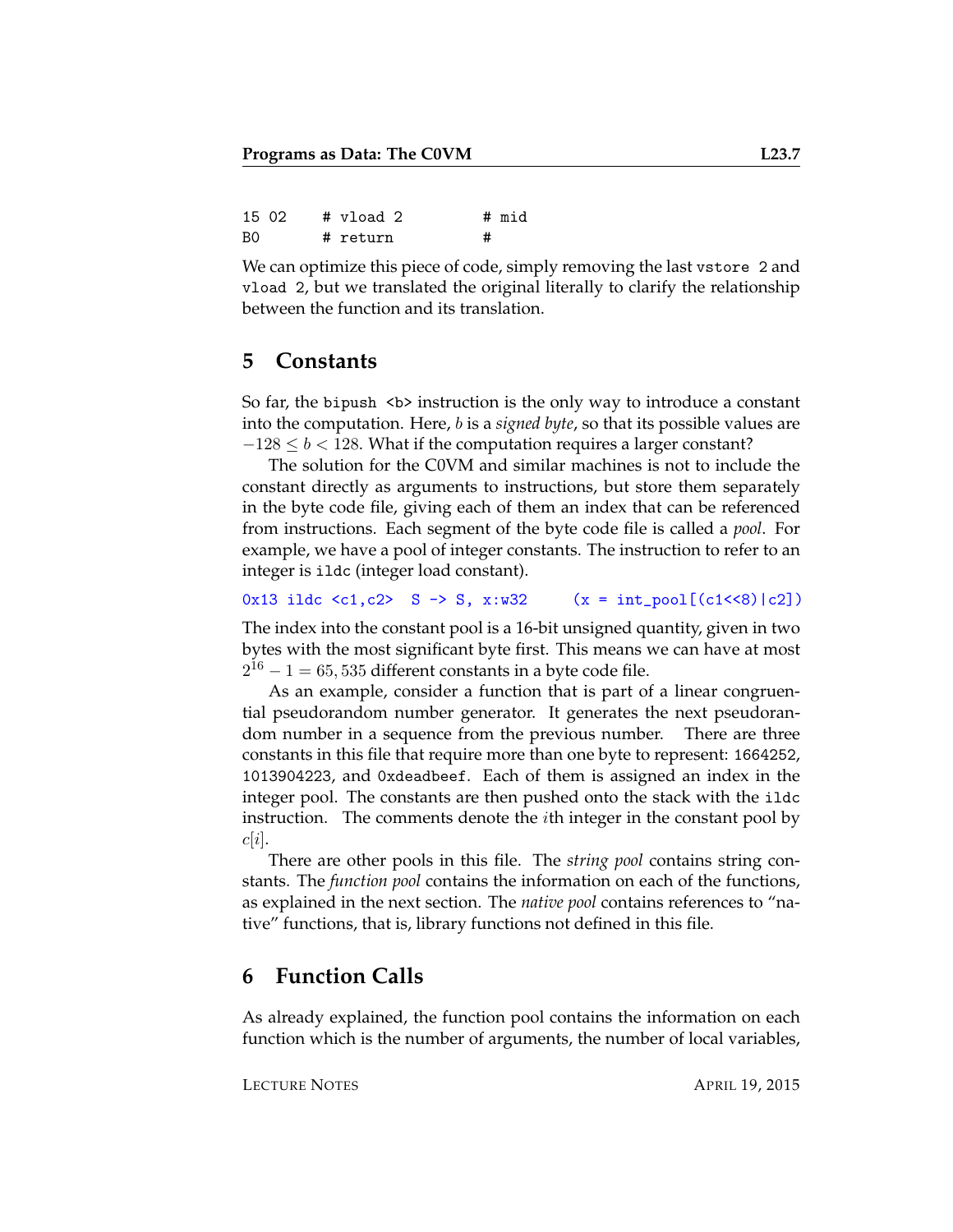the code length, and then the byte code for the function itself. Each function is assigned a 16-bit unsigned index into this pool. The main function always has index 0. We call a function with the invokestatic instruction.

```
0xB8 invokestatic \langle c1, c2 \rangle S, v1, v2, ..., vn \rightarrow S, v
```
We find the function q at function\_pool [c1<<8|c2], which must take  $n$ arguments. After  $g(v_1, \ldots, v_n)$  returns, its value will be on the stack instead of the arguments.

Execution of the function will start with the first instruction and terminate with a return (which does not need to be the last byte code in the function). So the description of functions themselves is not particularly tricky, but the implementation of function calls is.

Let's collect the kind of information we already know about the runtime system of the virtual machine. We have a number of *pools* which come from the byte code file. These pools are *constant* in that they never change when the program executes.

Then we have the *operand stack* which expands and shrinks within each function's operation, and the *local variable array* which holds function arguments and the local variables needed to execute the function body.

In order to correctly implement function calls and returns we need one further runtime structure, the *call stack*. The call stack is a stack of so-called *frames*. We now analyze what the role of the frames is and what they need to contain.

Consider the situation where a function  $f$  is executing and calls a function g with n arguments. At this point, we assume that f has pushed the arguments onto the operand stack. Now we need take the following steps:

- 1. Create a new local variable array  $V_g$  for the function  $g$ .
- 2. Pop the arguments from  $f$ 's operand stack  $S_f$  and store them in  $g$ 's local variable array  $V_q[0..n)$ .
- 3. Push a frame containing  $V_f$ ,  $S_f$ , and the next program counter  $pc_f$  on the call stack.
- 4. Create a new (empty) operand stack  $S_q$  for g.
- 5. Start executing the code for  $q$ .

When the called function  $g$  returns, its return value is the only value on its operand stack  $S_q$ . We need to do the following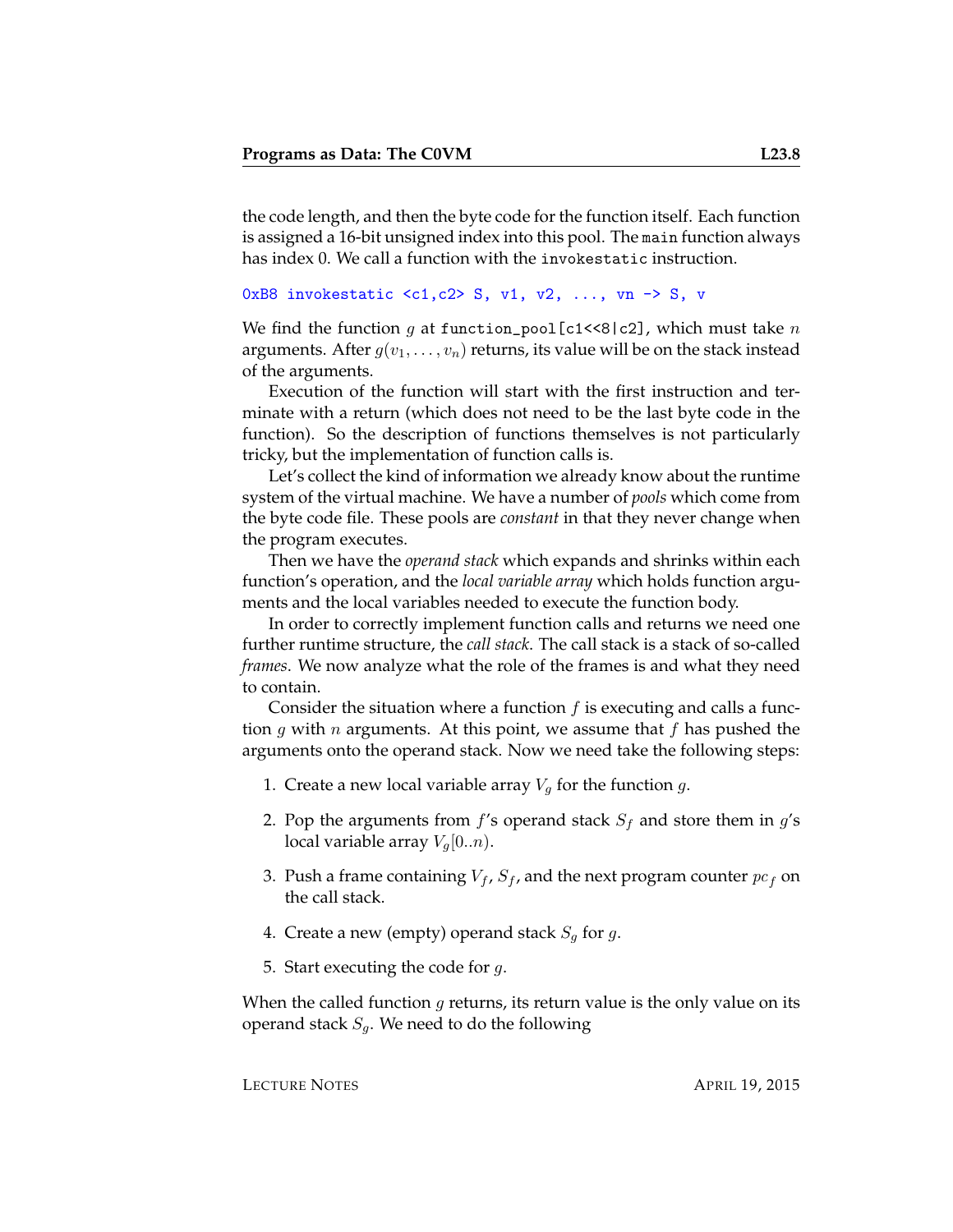- 1. Pop the last frame from the call stack. This frame holds  $V_f$ ,  $S_f$ , and  $pc<sub>f</sub>$  (the return address).
- 2. Take the return value from  $S_g$  and push it onto  $S_f$ .
- 3. Restore the local variable array  $V_f$ .
- 4. Deallocate any structs no longer required.
- 5. Continue with the execution of  $f$  at  $pc_f$ .

Concretely, we suggest that a frame from the call stack contain the following information:

- 1. An array of local variables  $V$ .
- 2. The operand stack S.
- 3. A pointer to the function body.
- 4. The return address which specifies where to continue execution.

We recommend that you simulate the behavior of the machine on a simple function call sequence to make sure you understand the role of the call stack.

### **7 Conditionals**

The C0VM does not have if-then-else or conditional expressions. Like machine code and other virtual machines, it has *conditional branches* that jump to another location in the code if a condition is satisfied and otherwise continue with the next instruction in sequence.

```
0x9F if_cmpeq <o1,o2> S, v1, v2 -> S (pc = pc+(o1<<8|o2) if v1 == v2)
0xA0 if_cmpne <o1,o2> S, v1, v2 -> S (pc = pc+(o1<<8|o2) if v1 != v2)
0xA1 if_icmplt <o1,o2> S, x:w32, y:w32 -> S (pc = pc+(o1<<8|o2) if x < y)
0xA2 if_icmpge <o1,o2> S, x:w32, y:w32 -> S (pc = pc+(o1<<8|o2) if x >= y)
0xA3 if_icmpgt <o1,o2> S, x:w32, y:w32 -> S (pc = pc+(o1<<8|o2) if x > y)
0xA4 if_icmple <o1, o2> S, x:w32, y:w32 -> S (pc = pc+(o1<<8|o2) if x <= y)
0xA7 goto <o1,o2> S \rightarrow S (pc = pc+(o1<<8|o2))
```
As part of the test, the arguments are popped from the operand stack. Each of the branching instructions takes two bytes are arguments which describe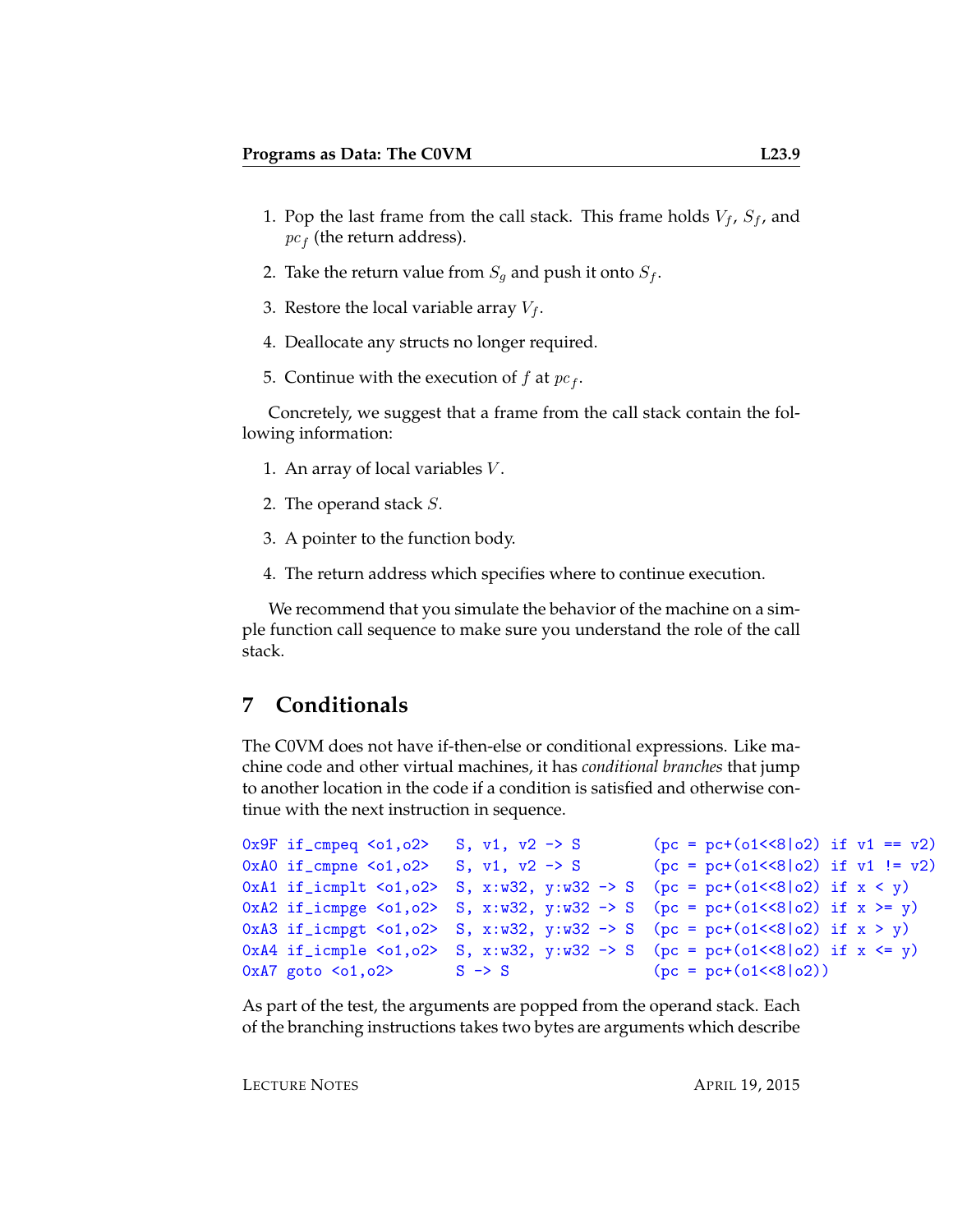a *signed* 16-bit offset. If that is positive we jump forward, if it is negative we jump backward in the program.

As an example, we compile the following loop, adding up odd numbers to obtain perfect squares. The compiler currently produces somewhat ideosyncratic code, so what we show below has been edited to make the correspondence to the source code more immediate.

```
#<main>
00 00 # number of arguments = 0
00 02 # number of local variables = 2
00\,23 \text{# code length} = 35 \text{ bytes}10 00 # bipush 0 # 0
36 00 # vstore 0 # sum = 0;
10 01 # bipush 1 # 1
36 01 # vstore 1 # i = 1;
# <00:loop>
15 01 # vload 1 # i
10 64 # bipush 100 # 100
A2 00 14 # if_icmpge 20 = # if (i >= 100) goto \langle01:endloop>
15 00 # vload 0 # sum
15 01 # vload 1 # i
60 # iadd #
36 00 # vstore 0 # sum += i;
15 01 # vload 1 # i
10 02 # bipush 2 # 2
60 # iadd #
36 01 # vstore 1 # i += 2;
A7 FF EB # goto -21 # goto <00:loop# <01:endloop>
15 00 # vload 0 # sum
B0 # return #
```
The compiler has embedded symbolic labels in this code, like <00:loop> and <01:endloop> which are the targets of jumps or conditional branches. In the actual byte code, they are turned into relative offsets. For example, if we count forward 20 bytes, starting from A2 (the byte code of if\_icmpge, the negation of the test  $i \leq 100$  in the source) we land at  $\langle 01$ : endloop> which labels the vload 0 instruction just before the return. Similarly, if we count backwards 21 bytes from A7 (which is a goto), we land at <00:loop> which starts with vload 1.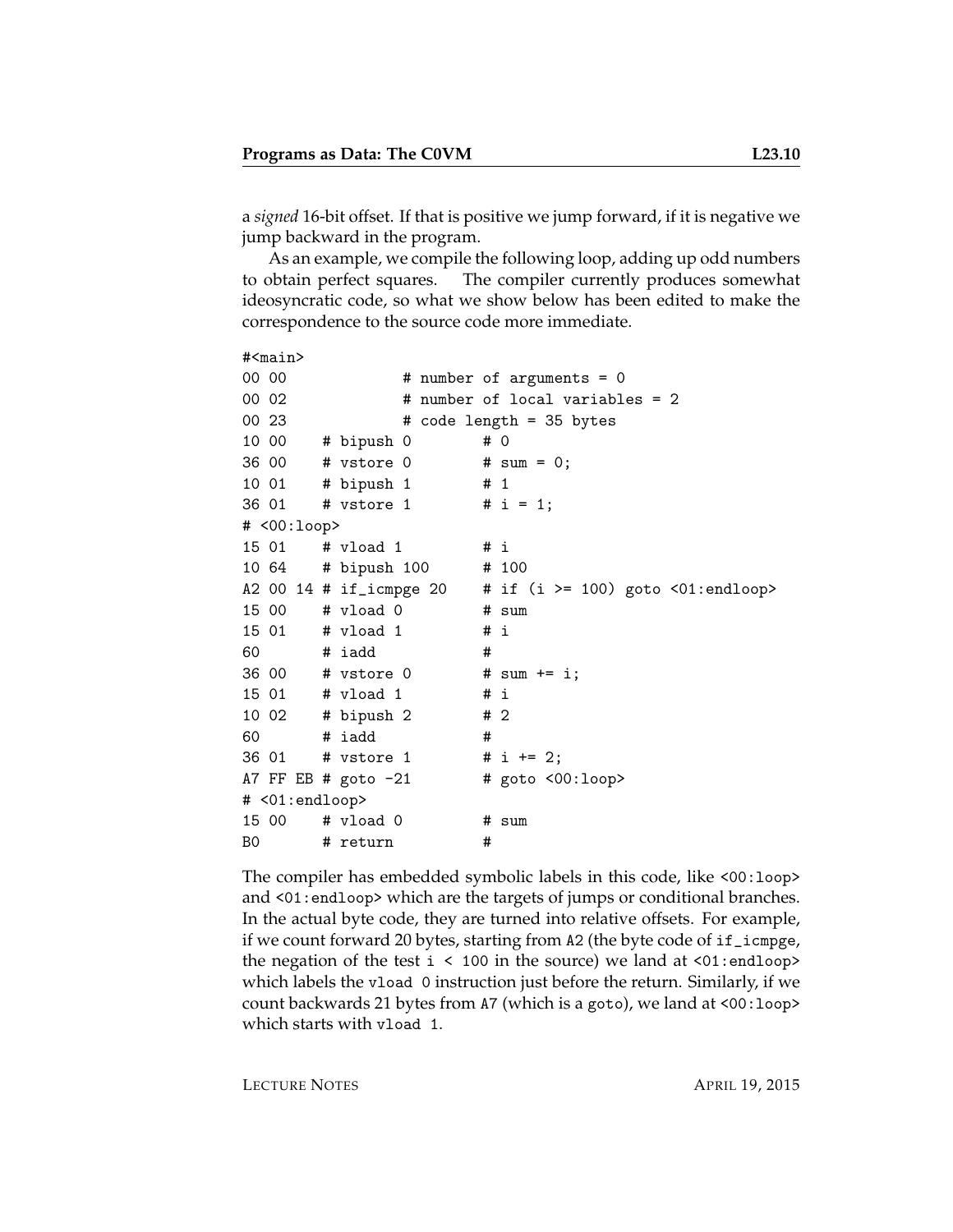# **8 The Heap**

In C0, structs and arrays can only be allocated on the system heap. The virtual machine must therefore also provide a heap in its runtime system. If you implement this in C, the simplest way to do this is to use the runtime heap of the C language to implement the heap of the C0VM byte code that you are interpreting. One can use a garbage collector for C such as libgc in order to manage this memory. We can also sidestep this difficulty by assuming that the C0 code we interpret does not run out of memory.

We have two instructions to allocate memory.

```
0xBB new \langle s \rangle S -> S, a:* (*a is now allocated, size \langle s \rangle)
0xBC newarray \langle s \rangle S, n:w32 -> S, a:* (a[0..n) now allocated)
```
The new instructions takes a size  $s$  as an argument, which is the size (in bytes) of the memory to be allocated. The call returns the address of the allocated memory. It can also fail with an exception, in case there is insufficient memory available, but it will never return NULL. newarray also takes the number  $n$  of elements from the operand stack, so that the total size of allocated space is  $n * s$  bytes.

For a pointer to a struct, we can compute the address of a field by using the aaddf instruction. It takes an unsigned byte offset  $f$  as an argument, pops the address a from the stack, adds the offset, and pushes the resulting address  $a+f$  back onto the stack. If a is null, and error is signaled, because the address computation would be invalid.

#### 0x62 aaddf  $\leq f$ > S, a:\* -> S, (a+f):\* (a != NULL; f field offset)

To access memory at an address we have computed we have the mload and mstore family of instructions. They vary, depending on the size of data that are loaded from or stored to memory.

```
0x2E imload S, a:* \rightarrow S, x:w32 (x = *a, a != NULL, load 4 bytes)
0x2F amload S, a:* -> S, b:* (b = *a, a != NULL, load address)
0x4E imstore S, a:*, x:w32 \rightarrow S (*a = x, a != NULL, store 4 bytes)
0x4F amstore S, a:*, b:* \rightarrow S (*a = b, a != NULL, store address)
```
They all consume an address from the operand stack. imload reads a 4 byte value from the given memory address and pushes it on the operand stack. imstore pops a 4-byte value from the operand stack and stores it at the given address. The amload and amstore versions load and store and address, respectively. There are also cmload and cmstore explained in the next section for single-byte loads and stores.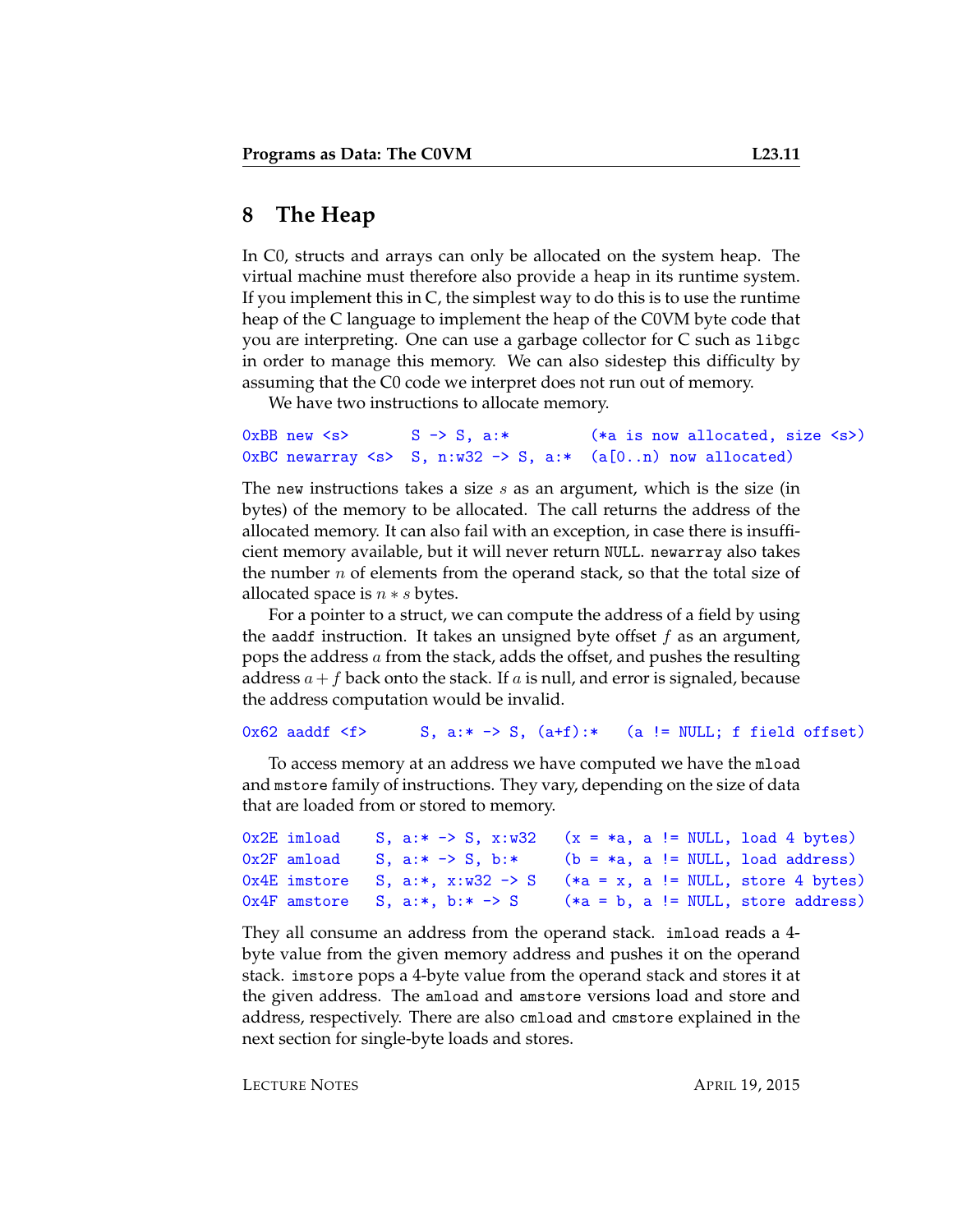As an example, consider the following struct declaration and function.

```
struct point {
 int x;
  int y;
};
typedef struct point* point;
point reflect(point p) {
 point q = alloc(struct point);
 q->x = p->y;q - y = p - x;return q;
}
```
The reflect function is compiled to the following code. When reading this code, recall that  $q\rightarrow x$ , for example, stands for  $(*q)$ . x. In the comments, the compiler writes the address of the  $x$  field in the struct pointed to by  $q$  as &q->x, in analogy with C's address-of operator &.

```
#<reflect>
```

```
00\ 01 \# number of arguments = 1
00 02 # number of local variables = 2
00 1B \# code length = 27 bytes
BB 08 # new 8 # alloc(struct point)
36 01 \# vstore 1 \# q = alloc(struct point);
15 01 # vload 1 # q
62 00 # aaddf 0 # \&q->x
15 00 # vload 0 # p
62 04 # aaddf 4 # kp \rightarrow y2E # imload # p \rightarrow y4E # imstore # q - \ge x = p - \ge y;15 01 # vload 1 # q
62 04 # a \cdot b \cdot 4 # a \cdot b \cdot 4 # a \cdot b \cdot 415 00 # vload 0 # p
62 00 # aaddf 0 # \&p\rightarrow x2E \# imload \# p->x
4E # imstore # q->y = p->x;
15 01 # vload 1 # q
B0 # return #
```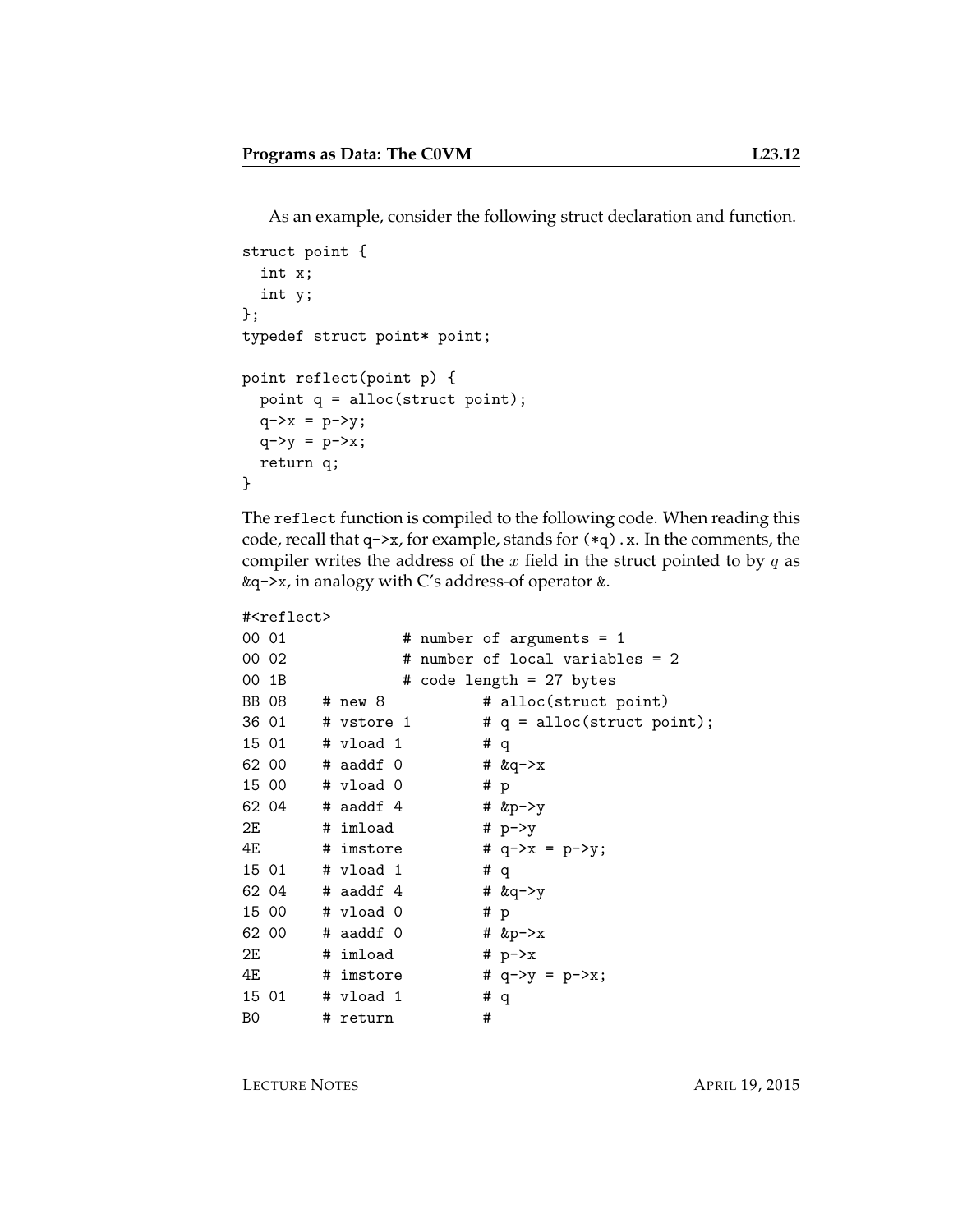We see that in this example, the size of a struct point is 8 bytes, 4 each for the x and y fields. You should scrutinize this code carefully to make sure you understands how structs work.

Array accesses are similar, except that the address computation takes an index  $i$  from the stack. The size of the array elements is stored in the runtime structure, so it is not passed as an explicit argument. Instead, the byte code interpreter must retrieve the size from memory. The following is our sample program.

```
int main() {
 int[] A = alloc_array(int, 100);for (int i = 0; i < 100; i++)A[i] = i;return A[99];
}
```
Showing only the loop, we have the code below (again slightly edited). Notice the use of aadds to consume A and  $i$  from the stack, pushing  $\&A[i]$ onto the stack.

```
# <00:loop>
15 01 # vload 1 # i
10 64 # bipush 100 # 100
9F 00 15 # if_cmpge 21 # if (i >= 100) goto <01:endloop>
15 00 # vload 0 # A
15 01 # vload 1 # i
63 # aadds # &A[i]
15 01 # vload 1 # i
4E \# imstore \# A[i] = i;
15 01 # vload 1 # i
10 01 # bipush 1 # 1
60 # iadd #
36 01 # vstore 1 # i += 1;
A7 FF EA # goto -22 # goto <00:loop# <01:endloop>
```
There is a further subtlety regarding booleans and characters stored in memory, as explained in the next section.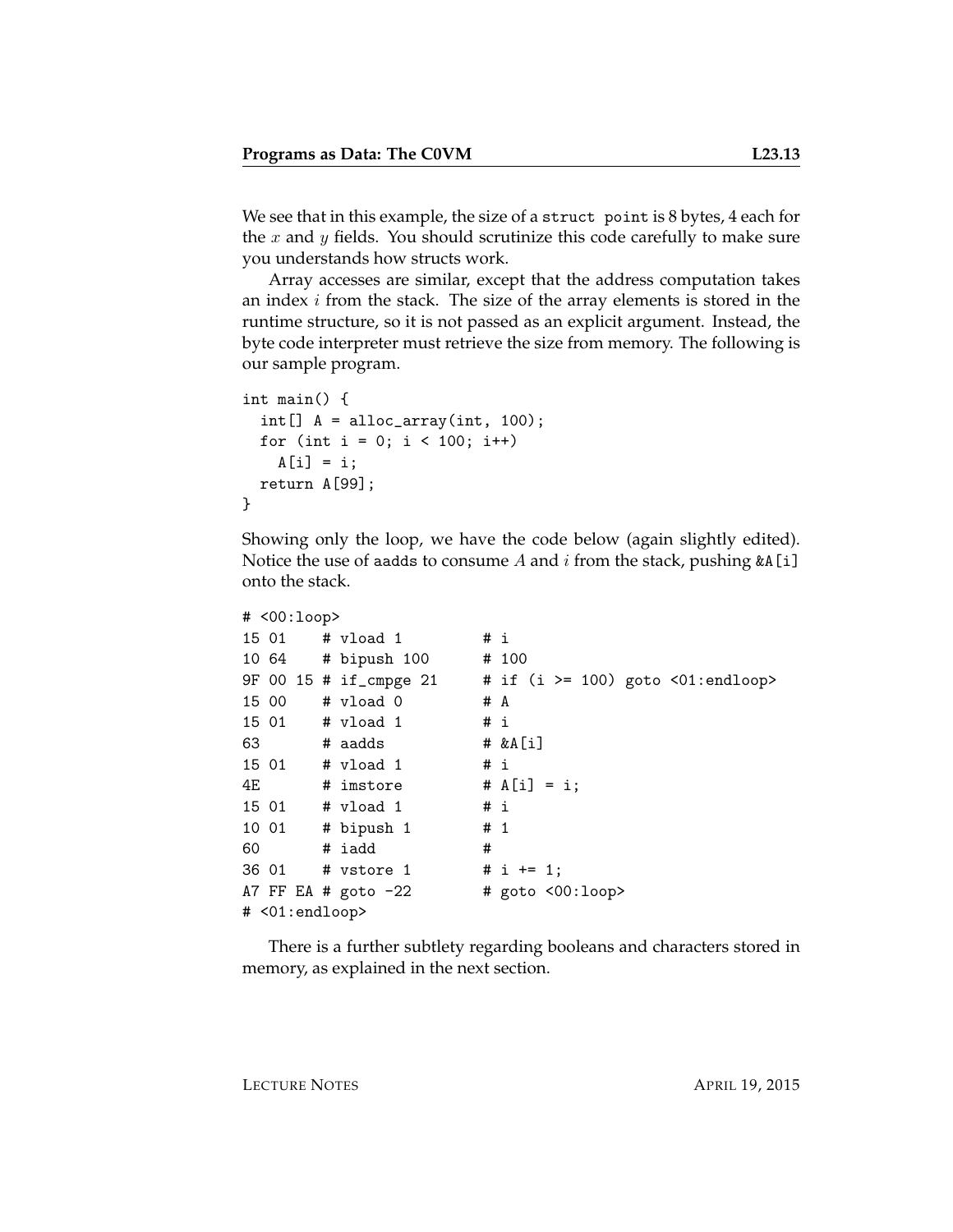## **9 Characters and Strings**

Characters in C0 are ASCII characters in the range from  $0 \leq c < 128$ . Strings are sequences of non-NULL characters. While C0 does not prescribe the representation, we follow the convention of C to represent them as an array of characters, terminated by  $\sqrt{v}$  (NUL). Arrays (and therefore strings) are manipulated via their addresses, and therefore add to the types we denote by a:\*.

But what about constant strings appearing in the program? For them, we introduce the *string pool* as another section of the byte code file. This pool consists of a sequence of strings, each of them terminated by  $\sqrt{0}$ , represented as the byte 0x00. Consider the program There are two string constants, "Hello " and "World! $\n\cdot$ ". In the byte code file below they are stored in the string pool at index positions 0 and 7.

```
CO CO FF EE # magic number
00 05 # version 2, arch = 1 (64 bits)
00 00 \# int pool count
# int pool
00 OF # string pool total size
# string pool
48 65 6C 6C 6F 20 00 # "Hello "
57 6F 72 6C 64 21 0A 00 # "World!\n"
```
In the byte code program, we access these strings by pushing their *address* onto the stack using the aldc instruction.

0x14 aldc <c1,c2> S -> S, a:\* (a =  $kstring\_pool[(c1<<8)|c2])$ 

We can see its use in the byte code for the main function.

```
#<main>
00\ 00 # number of arguments = 0
00 02 # number of local variables = 2
00 1B \# \text{ code length} = 27 \text{ bytes}14 00 00 # aldc 0 # s[0] = "Hello "
36 00 # vstore 0 # h = "Hello ";
15 00 # vload 0 # h
14 00 07 # aldc 7 # s[7] = "World!\n"
B7 00 00 # invokenative 0 # string_join(h, "World!\n")
```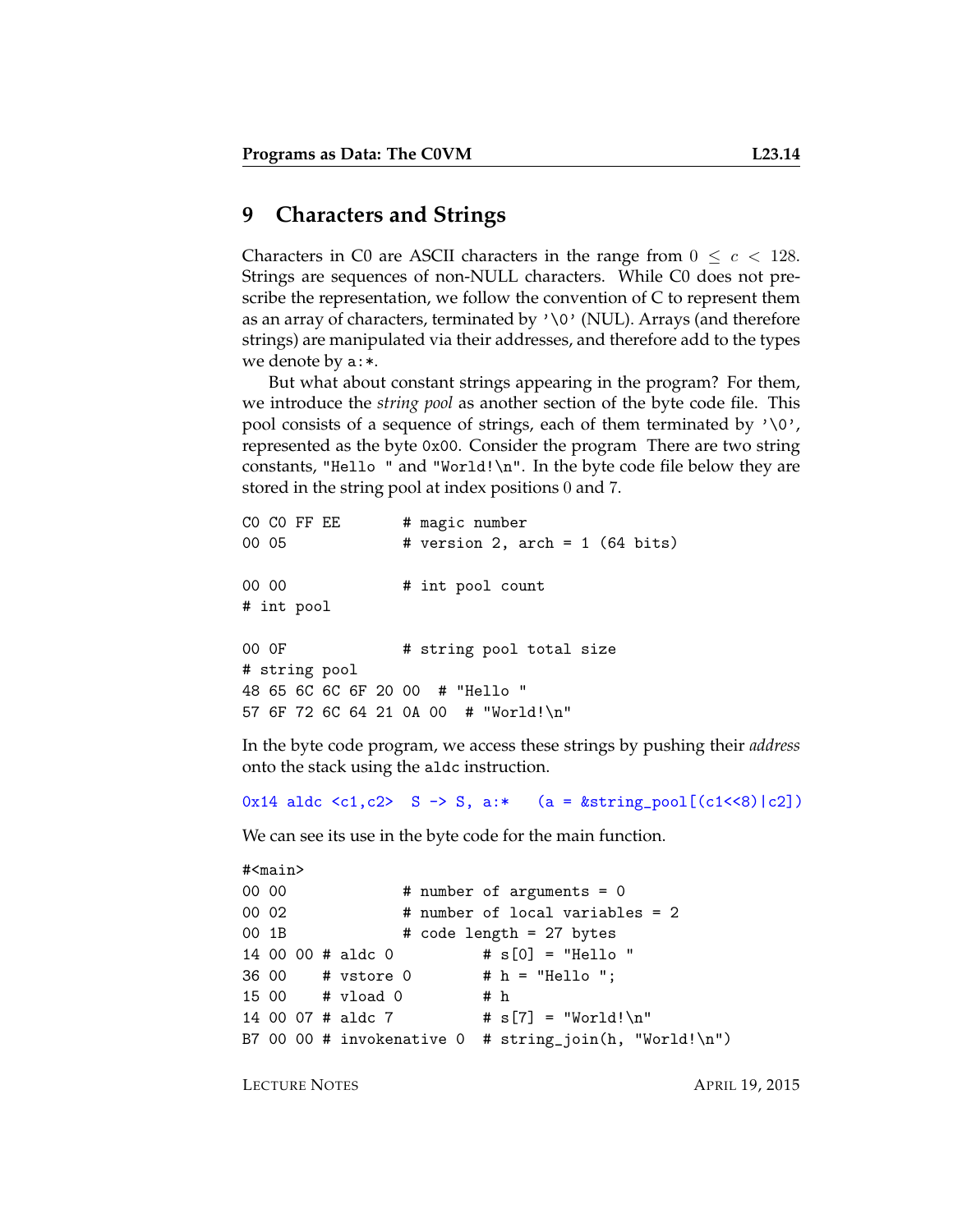```
36 01 # vstore 1 # hw = string_join(h, "World!\n");
15 01 # vload 1 # hw
B7 00 01 # invokenative 1 # print(hw)
57 # pop # (ignore result)
15 01 # vload 1 # hw
B7 00 02 # invokenative 2 # string_length(hw)
B0 # return #
```
Another noteworthy aspect of the code is the use of native functions with index 0, 1, and 2. For each of these, the *native pool* contains the number of arguments and an internal index.

| 00 03       |              |               | # native count  |  |
|-------------|--------------|---------------|-----------------|--|
|             |              | # native pool |                 |  |
|             | 00 02 00 4F. |               | # string_join   |  |
|             | 00 01 00 06  |               | # print         |  |
| 00 01 00 4F |              |               | # string_length |  |

There is a further subtle point regarding the memory load and store instructions and their interaction with strings. As we can see from the string pool representation, a character takes only one byte of memory. The operand stack and local variable array maintains all primitive types as 4 byte quantities. We need to mediate this difference when loading or storing characters. Booleans similarly take only one byte, where 0 stands for false and 1 for true. For this purpose, the C0VM has variants of the mload and mstore instructions that load and store only a single byte.

```
0x34 cmload S, a:* -> S, x:w32 (x = (w32)(*a), a != NULL, load 1 byte)
0x55 cmstore S, a:*, x:w32 -> S (*a = x & 0x7f, a != NULL, store 1 byte)
```
As part of the load operation we have to convert the byte to a four-byte quantity to be pushed onto the stack; when writing we have to mask out the upper bits. Because characters c in C0 are in the range  $0 \le c < 128$  and booleans are represented by just 0 (for false) and 1 (for true), we exploit and enforce that all bytes represent 7-bit unsigned quantities.

# **10 Byte Code Verification**

So far, we have not discussed any invariants to be satisfied by the information stored in the byte code file. What *are* the invariants for code, encoded as data? How do we establish them?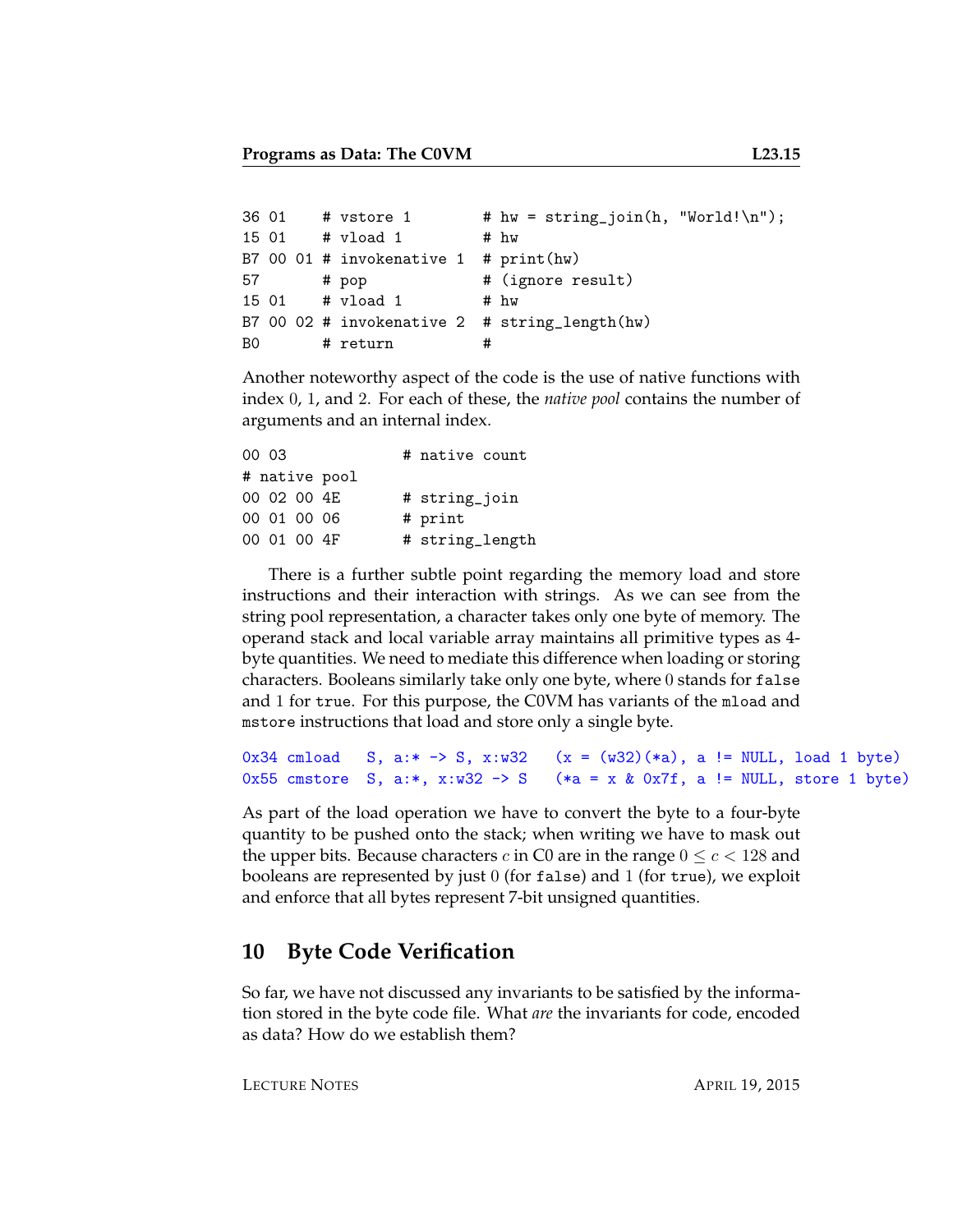We can try to derive this from the program that interprets the bytecode. First, we would like to check that there is valid instruction at every address we can reach when the program is executed. This is slightly complicated by forward and backward conditional branches and jumps, but overall not too difficult to check. We also want to check that all local variables used are less that num\_vars, so that references  $V[i]$  will always be in bounds. Further, we check that when a function returns, there is exactly one value on the stack. This is more difficult to check, again due to conditional branches and jumps, because the stack grows and shrinks. As part of this we should also verify that at any given instruction there are enough items on the stack to execute the instruction, for example, at least two for iadd.

These and a few other checks are performed by *byte code verification* of the Java Virtual Machine (JVM). The most important one we omitted here is *type checking*. It is not relevant for the C0VM because we simplified the file format by eliminating type information. After byte code verification, a number of runtime checks can be avoided because we have verified statically that they can not occur. Realistic byte code verification is far from trivial, but we see here that it just establishes a data structure invariant for the byte code interpreter.

It is important to recognize that there are limits to what can be done with bytecode verification before the code is executed. For example, we can not check in general if division might try to divide by 0, or if the program will terminate. There is a lot of research in the area of programming languages concerned with pushing the boundaries of static verification, including here at Carnegie Mellon University. Perhaps future instances of this course will benefit from this research by checking your C0 program invariants, at least to some extent, and pointing out bugs before you ever run your program just like the parser and type checker do.

### **11 Implementing the C0VM**

For some information, tips, and hints for implementing the C0VM in C we refer the reader to the the C0VM writeup and starter code.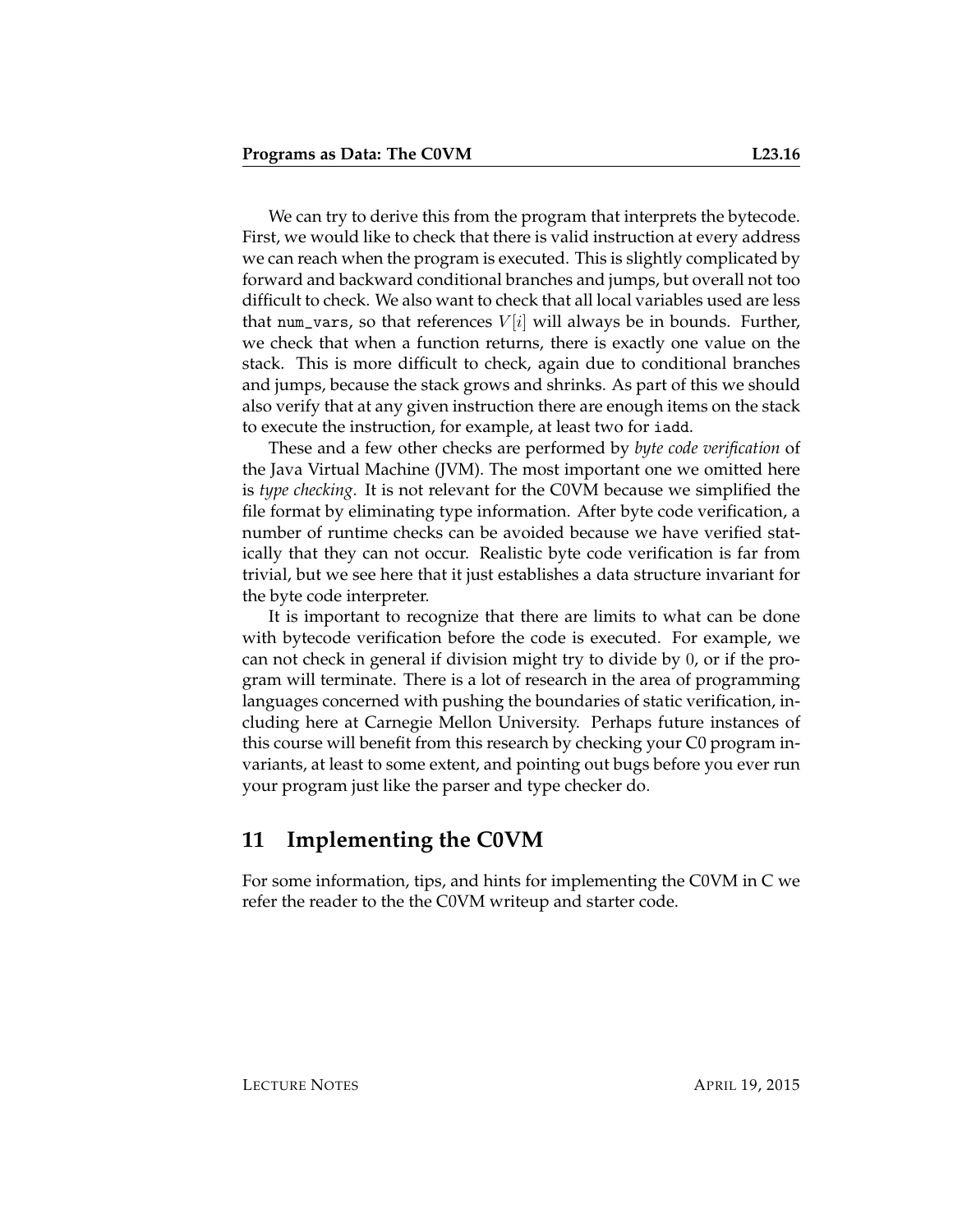#### **12 C0VM Instruction Reference**

```
S = operand stack
V = local variable array, V[0..num_vars)
Instruction operands:
\langle i \rangle = local variable index (unsigned)

<s> = element size in bytes (unsigned)
<f> = field offset in struct in bytes (unsigned)
\langle c \rangle = \langle c1, c2 \rangle = pool index = (c1 \langle \langle 8 | c2 \rangle) (unsigned)
\langle 0 \rangle = \langle 01, 02 \rangle = pc offset = (01 \langle 8 | 02 \rangle) (signed)
Stack operands:
a : * = address ("reference")
x, i, n : w32 = 32 bit word representing an int, bool, or char ("primitive")
v = arbitrary value (v:* or v:w32)
Stack operations
0x59 dup S, v -> S, v, v
0x57 pop S, v -> S
0x5F swap S, v1, v2 -> S, v2, v1
Arithmetic
0x60 iadd S, x:w32, y:w32 -> S, x+y:w32
0x7E iand S, x:w32, y:w32 -> S, x&y:w32<br>0x6C idiv S, x:w32, y:w32 -> S, x/y:w32<br>0x68 imul S, x:w32, y:w32 -> S, x*y:w32<br>0x80 ior S, x:w32, y:w32 -> S, x*y:w32
                    S, x: w32, y: w32 \rightarrow S, x/y: w32S, x: w32, y: w32 \rightarrow S, x*y: w320x80 ior S, x:w32, y:w32 -> S, x|y:w32
0x70 irem S, x:w32, y:w32 -> S, x%y:w32<br>0x78 ishl S, x:w32, y:w32 -> S, x<<y:w32
                    S, x:w32, y:w32 -> S, x<<y:w32
0x7A ishr S, x:w32, y:w32 -> S, x>>y:w32
0x64 isub S, x:w32, y:w32 -> S, x-y:w32<br>0x82 ixor S, x:w32, y:w32 -> S. x<sup>2</sup>v:w32
                     S, x:w32, y:w32 -> S, x^y:w32
Local Variables
0x15 vload \langle i \rangle S \rightarrow S, v v = V[i]0x36 vstore \langle i \rangle S, v -> S V[i] = v
Constants
```